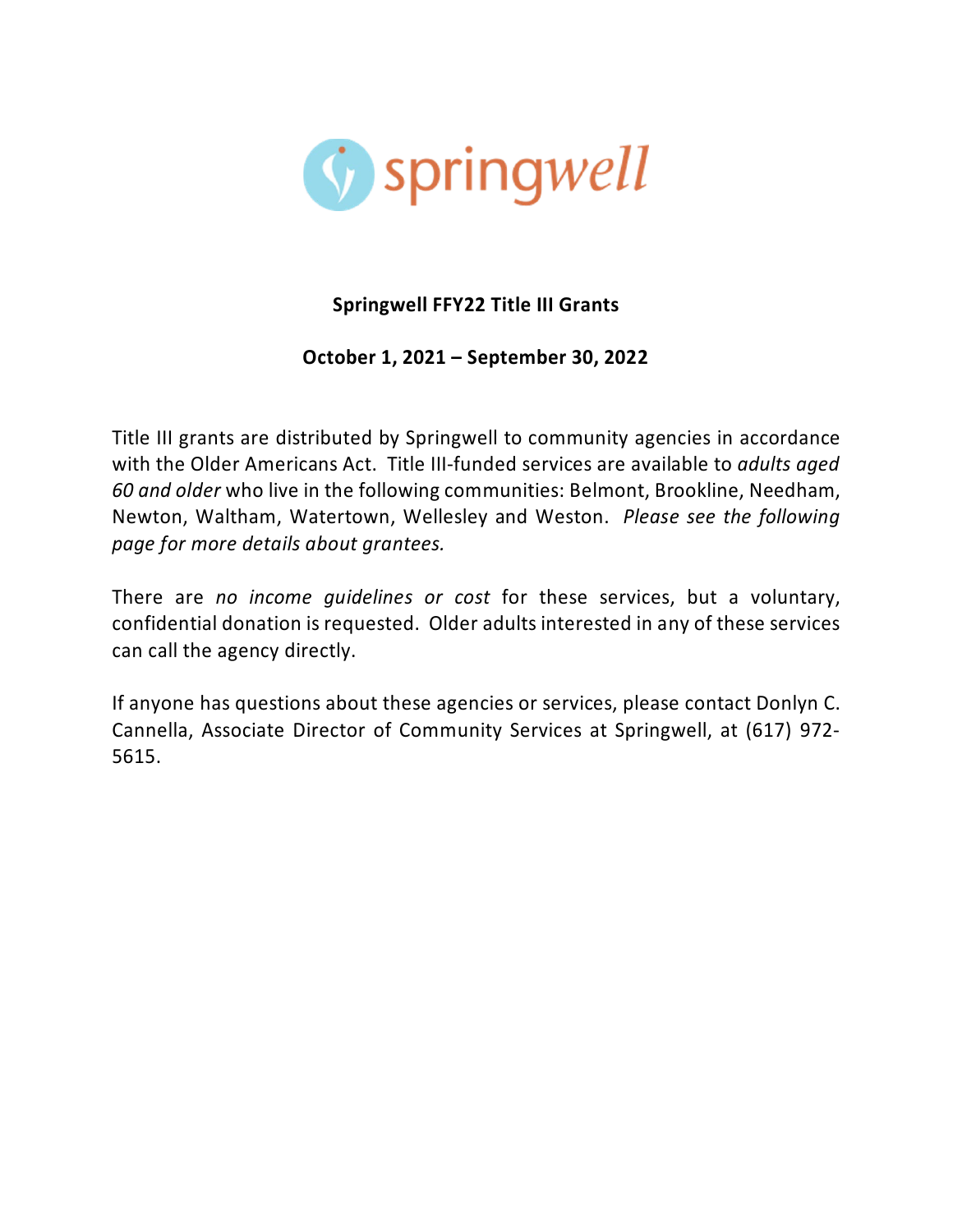## **Grantee for Legal Assistance**

### **MetroWest Legal Services**

63 Fountain Street Suite 304 Framingham, MA 01702 (800) 696-1501 *Ask for "Intake for the Senior Citizens Legal Project"* Stephen Matthews, Advocacy Director/Program Director Communities covered by the Springwell grant: Belmont, Brookline, Needham, Newton, Waltham, Watertown, Wellesley, Weston

#### Legal representation, advice and counseling

This program provides legal services to older adults in need. This includes full representation through individual casework as well as information and referral. Attorneys will work with consumers at the MetroWest Legal Services office, a local Council on Aging (COA), the consumer's home, and/or by phone. *If you are calling on behalf of an older adult, please be sure to request the Springwell Senior Citizens Legal Project when speaking with the Intake Worker.*

MetroWest Legal Services also offers legal advice at Legal Clinics held at several COAs in the Springwell service area. Consumers should call their COA directly for the latest information.

#### **Grantees Serving Older Adults with Diverse Language Needs**

### **Newton Housing Authority**

82 Lincoln Street Newton, MA 02461 617-552-5501 x140 Rebecca Camargo, Director of Resident Services Communities covered by the Springwell grant: Newton only

#### Outreach and Information & Assistance for Chinese and Russian elders

This program provides social/recreation events, community-based resources and access to benefits information specifically for Russian, Cantonese and Mandarin-speaking residents aged 60 and older. Consumers may contact the Newton Housing Authority directly to learn more about the *Cross Cultural Outreach and Engagement Program***.** 

**Please note:** This program may be helpful for older adult residents in Newton Housing who are experiencing social isolation due to language and/or cultural barriers.

### **Greater Boston Chinese Golden Age Center**

75 Kneeland Street, Suite 204 Boston, MA 02111 617-357-0226 Megan Cheung, Clinical Director and Lili Mei, Outreach Worker Communities covered by the Springwell grant: Belmont, Brookline, Needham, Newton, Waltham, Watertown, Wellesley & Weston